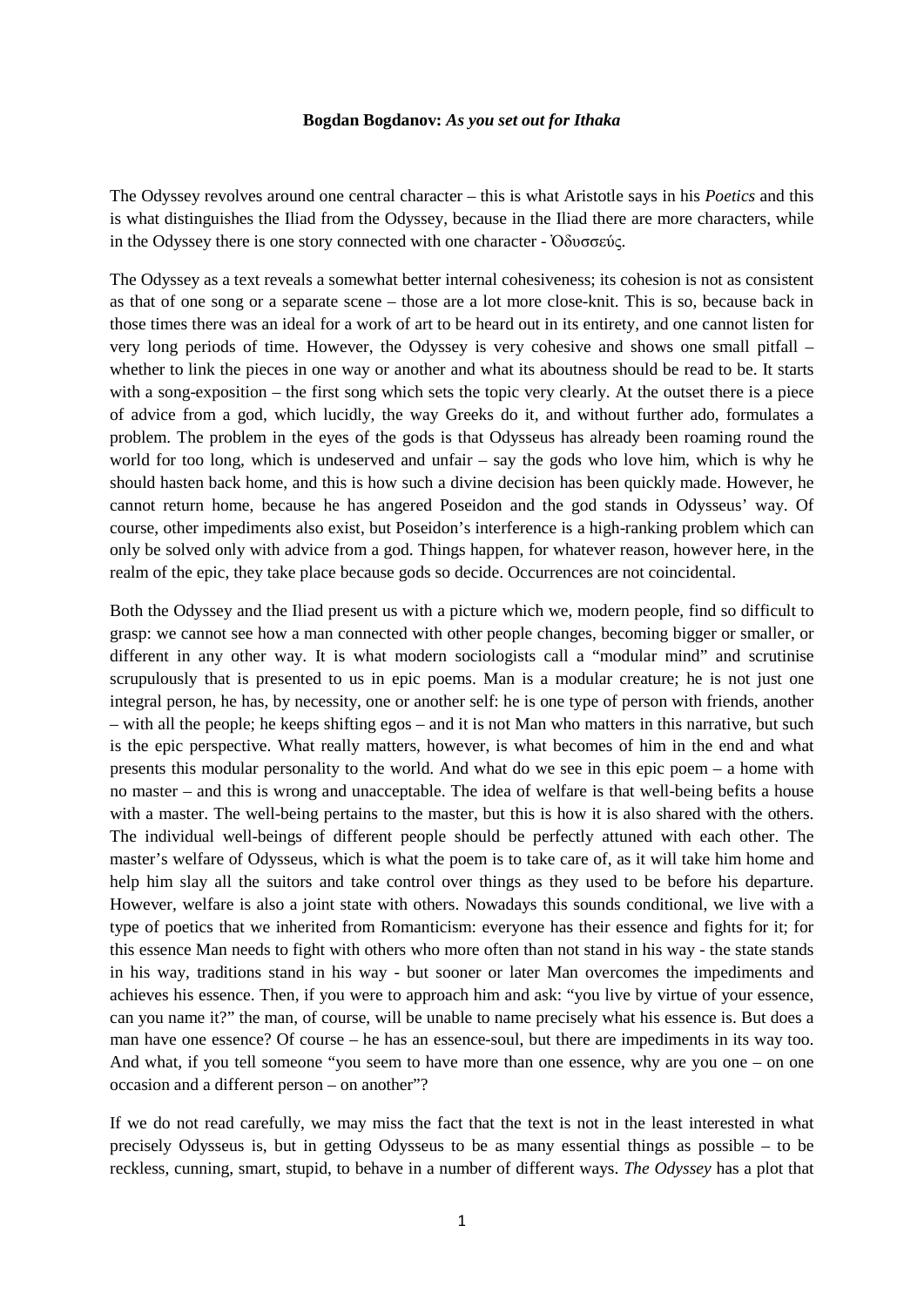lets Man be multilayered – as we all are, with no exception – however, with a conscience that will not let us be any random thing, but disciplines us to be one and the same character all through. As we cleverly say: "I am a good person. I am good at all times", we strive for a firm identity. However, identity is not firm - and that is why the plot meanders.

We should never think of the theme of home-coming as trivial – because we are so fond of it. Now I am going to read for you a poem by Cavafy, which is widely known – the poem *Ithaca*, despite the fact that this is a very difficult poem, and a poem in translation. Thus, the theme is home-coming, but also - achievement, attainment, to have and to have not. A man is a man inasmuch as he possesses things. Odysseus, having set foot in Ithaca, sees to it with the help of Athena that he brings abundant gifts given to him by the Phaeacians, and he stores them safely in a cave, and then he goes to see his faithful swineherd, Eumaios in his hut – an interesting scene to watch: the presentation of the two characters – a master and a slave. The picture is fascinating: a slave and his master deep in conversation with one another and in complete rapport and utter absorption. First of all, the slave inevitably needs a master, and the master unflinchingly pretends to be an ordinary man, while in the course of telling their stories, it turns out that the slave used to be a master, but it so happened that he became a slave. Stories can only be told of masters. And only a master, in his guise as a slave can tell that something ever happened to him. Because it is a given that that masters are those that have a modular personality, and masters have things happen to them. Ordinary people cannot expect anything to happen to them, they are stuck to a master and trail in the wake of whatever happens to their master. This is the epic idea of Man. It is not a happy one in our eyes, because we all think of ourselves as people with a history, some of us insist on being masters, or course, and we build our stories in a totally different vein.

Aristarchus, a great philologist from the  $2<sup>nd</sup>$  century, claims that the Odyssey ends in the  $23<sup>rd</sup>$  song. Maybe he is right. Probably it also begins with the  $5<sup>th</sup>$  song. And perhaps it was someone else who added the Telemachy in the beginning. However, we have one song, number 24, that is not on a par with the First Song, not as well structured – which, however, ends in a triumphant chord with something very positive – Odysseus, having been recognized by all, goes on to be recognized by his own ancient father as well. So the nexus is: Odysseus returns to Ithaca, not simply to his homeland, but he also regains his position as Penelope's beloved husband, becomes king, having dealt with the suitors, and becomes the Odysseus he has always been. However, the story goes on, as song 11 tells us, because Poseidon will not forgive him and he will only stay home for a short while before he continues his never-ending quest through the world. Cavafy's interpretation of this great Greek theme, which is truly Greek, but which we can hardly grasp because it is something about which we need to make a choice – whether to be home and stay there, or to move away and come back to our country, or to leave it altogether.

You see that when it comes to construing a model of life, the Greek has done it in his traditional way – that nothing is sweeter than being bonded with a piece of land, moreover - with a barren one, such as Ithaca – but it is just as wonderful to be far away from this home and to see so many wonderful and weird things, as can be seen in the Cyclops' cave. Here is what Cavafy says:

*As you set out for Ithaka hope the voyage is a long one, full of adventure, full of discovery. Laistrygonians and Cyclops, angry Poseidon—don't be afraid of them: you'll never find things like that on your way*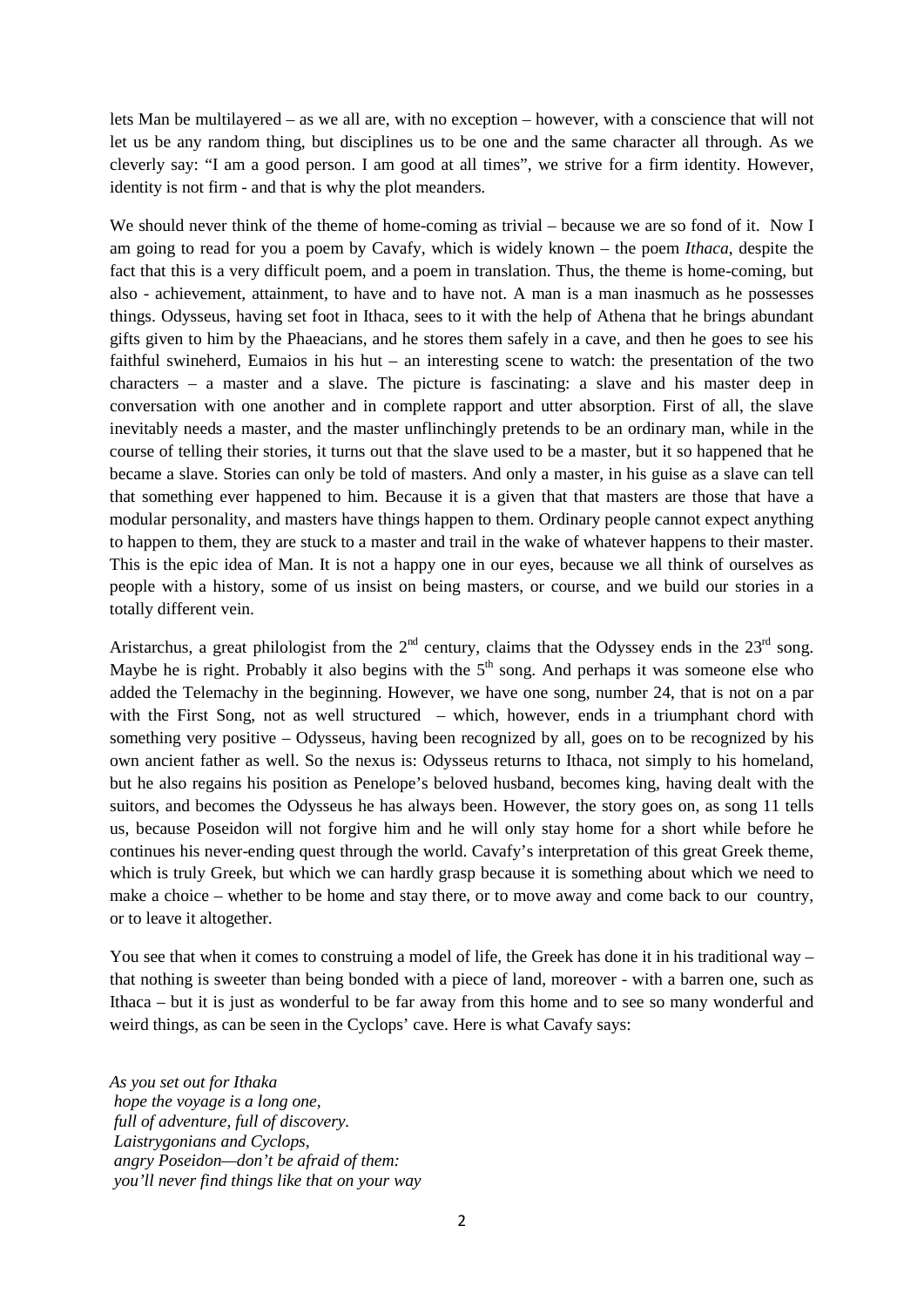*as long as you keep your thoughts raised high, as long as a rare excitement stirs your spirit and your body. Laistrygonians and Cyclops, wild Poseidon—you won't encounter them unless you bring them along inside your soul, unless your soul sets them up in front of you.*

(C.P. Cavafy, Collected Poems. Translated by Edmund Keeley and Philip Sherrard. Edited by George Savidis. Revised Edition. Princeton University Press, 1992)

There is nothing from the Odyssey, not a word about soul. Odysseus keeps talking about his heart, his thought and soul are subsumed in his heart – but the soul is not problematic, the trouble comes with the world out there. That is why the plot meanders. However, there is the soul here, too.

*Hope the voyage is a long one. May there be many a summer morning when, with what pleasure, what joy, you come into harbors seen for the first time; may you stop at Phoenician trading stations to buy fine things, mother of pearl and coral, amber and ebony, sensual perfume of every kind as many sensual perfumes as you can; and may you visit many Egyptian cities to gather stores of knowledge from their scholars.*

Nowhere in the Odyssey does the main protagonist say "how happy am I" to visit so many places and to see so many wonderful things, but still he does not appear unhappy, either. Indeed, he is happy, although he never admits it. He says that he wants back in his homeland Ithaca and, indeed, this is where he is heading. There is nothing original in that. All the characters after the collapse of Troy return to their homes. What else could they do; where else could they go. However, this is what the modern reading says:

*Keep Ithaka always in your mind. Arriving there is what you are destined for. But do not hurry the journey at all.*

But Odysseus is, indeed, in no hurry!

*Better if it lasts for years, so you are old by the time you reach the island, wealthy with all you have gained on the way, not expecting Ithaka to make you rich.*

Ithaca has nothing to give him, because it is poor.

*Ithaka gave you the marvelous journey. Without her you would not have set out. She has nothing left to give you now.*